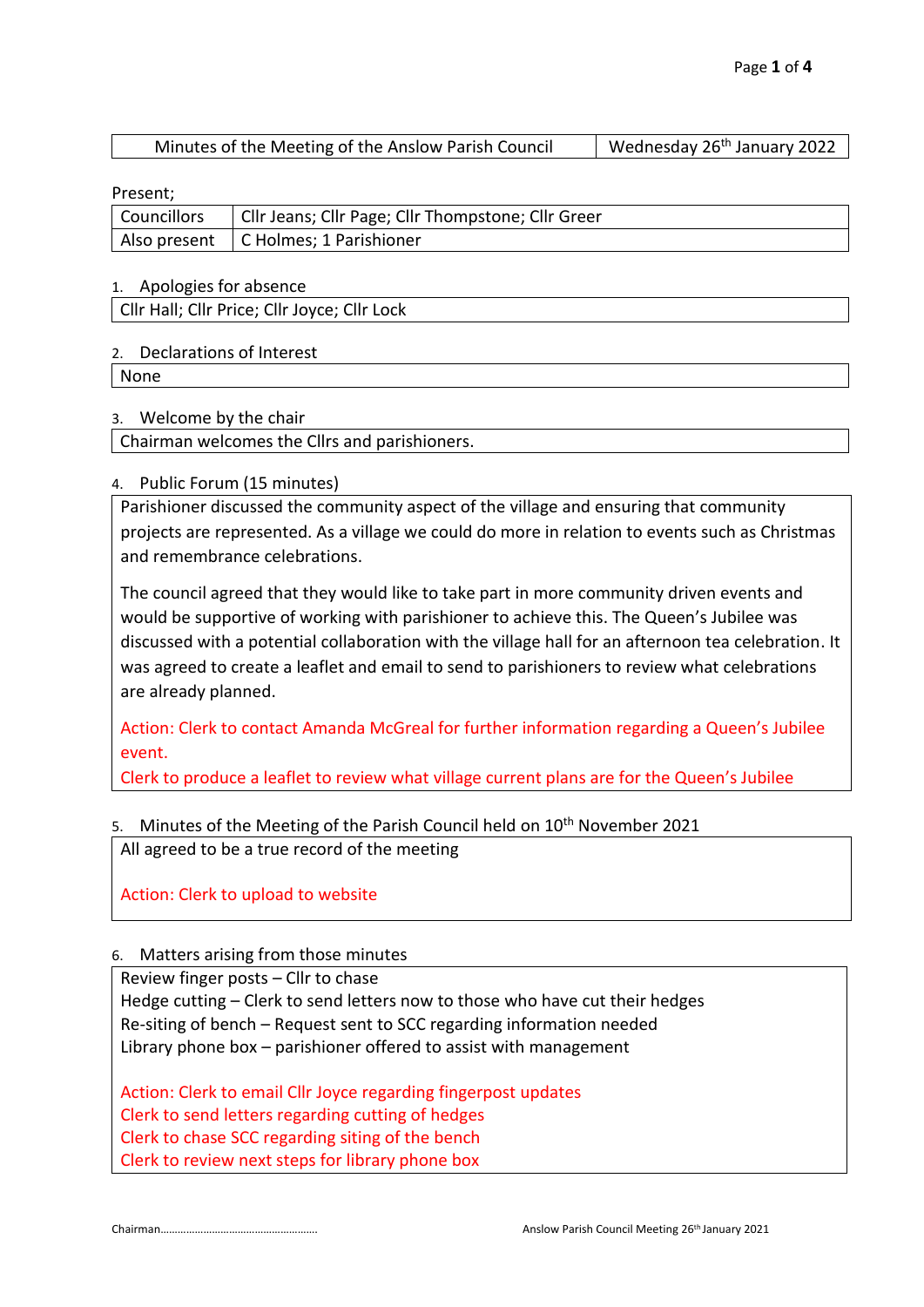7. Post Items: to include banking changes, finance & correspondence

# • **CORRESPONDENCE & ONGOING MATTERS**

Review tenancy letters sent to allotment holders

Landowners emailed regarding hedge cutting

Parishioner and parish contacted regarding library phone book

New laptop bought and set-up

PCSO invited to meetings for 2022

New bank account set up and old account closed with funds moved

Meeting dates added to website and sent to County & Borough Cllrs

Review of litter picking and risk assessment all up to date

Defib checked and The Circuit updated

Budget reviewed & precept sent off

Flooding issue reported to SCC

Re-siting of bench paperwork reviewed with parishioner

Email regarding Burton Market Hall

Noticeboard glass ordered

Parishioner correspondence regarding Queens Jubilee

Action: Clerk to review internal process for payments and add to financial regulations. Clerk to explore Health & Safety policy Clerk to look at Modern Slavery in standing order Clerk to send allotment letters ensuring all work completed and health & safety adhered to. Inform of a review to take place end of March

## • **FINANCE**

| Pavee                   | <b>Information</b>              | Pre – Tax | <b>VAT</b> | Total   |
|-------------------------|---------------------------------|-----------|------------|---------|
| Charlotte Holmes        | Clerks Salary - November        | £335.45   |            | £335.45 |
| <b>HMRC</b>             | Tax Clerks Salary -<br>November | £90.26    |            | £90.26  |
| <b>Charlotte Holmes</b> | Clerks Salary - December        | £335.45   |            | £335.45 |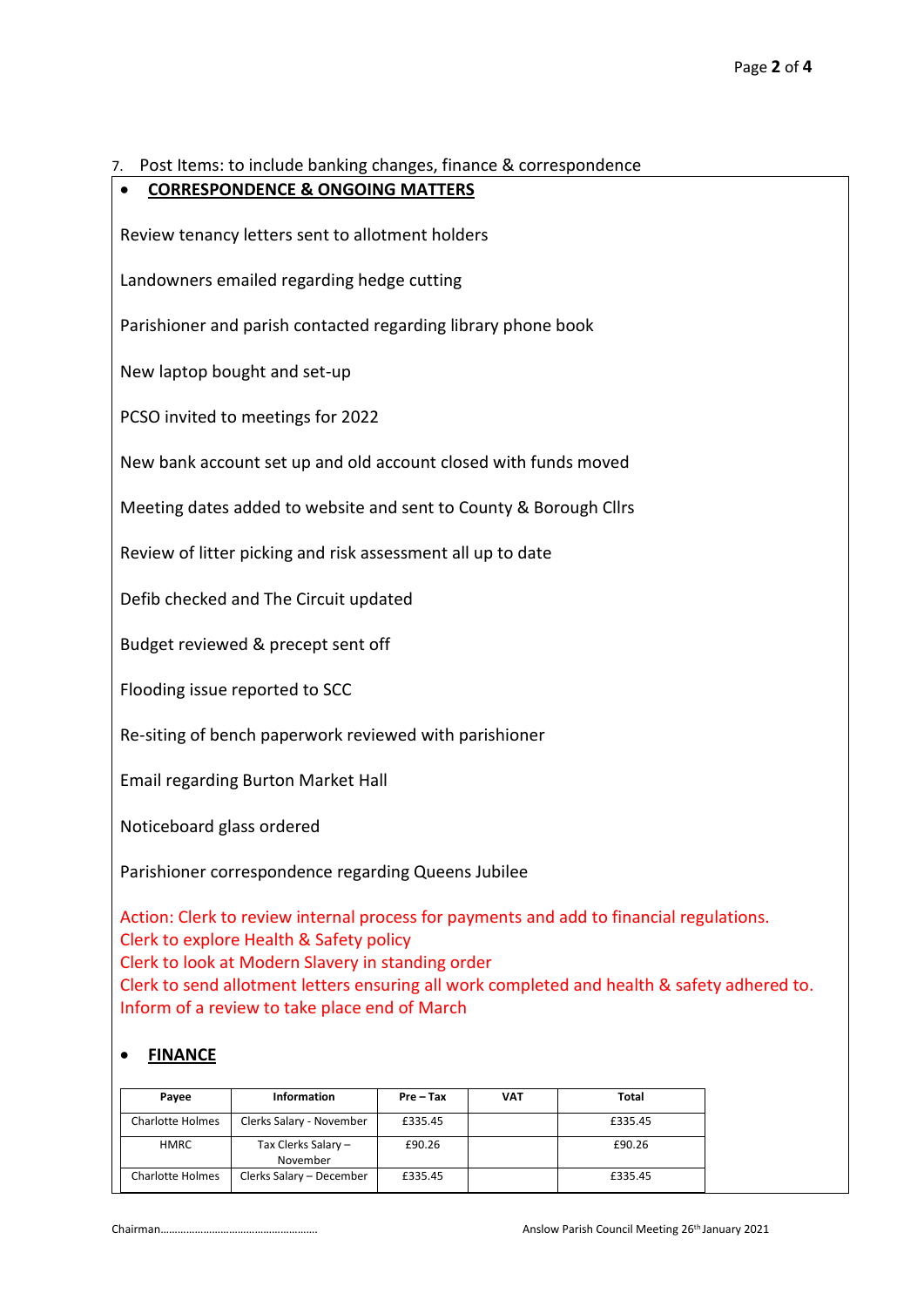| <b>Charlotte Holmes</b>    | Tax Clerks Salary -<br>December          | £90.26  |          | £90.26  |
|----------------------------|------------------------------------------|---------|----------|---------|
| Charlotte Holmes           | Clerks Laptop                            | £540.83 | £108.17  | £649.00 |
| <b>Charlotte Holmes</b>    | Clerk Laptop Set-up                      | £40.00  |          | £40.00  |
| Wilson Parish<br>Gardeners | Planters                                 | £430.00 |          | £430.00 |
| <b>Charlotte Holmes</b>    | Re-imburse Judy Holiday<br>pay           | £281.00 |          | £281.00 |
| <b>Charlotte Holmes</b>    | Final payment for ink<br>contract        | £9.99   |          | £9.99   |
| <b>Charlotte Holmes</b>    | Allotment Insurance                      | £130.15 |          | £130.15 |
| <b>Charlotte Holmes</b>    | Postage for allotment<br>tenancy letters | £15.30  |          | £15.30  |
| <b>Charlotte Holmes</b>    | Replacement<br>noticeboard glass         | £13.32  | £2.67    | £15.99  |
| <b>TOTAL</b>               |                                          |         | £2423.20 |         |

## Action: Clerk to make payments

## 8. Planning Report – Cllr Paul Joyce

| <b>Planning Meeting Date</b>                          |                                                               |                          |                 |  |  |  |
|-------------------------------------------------------|---------------------------------------------------------------|--------------------------|-----------------|--|--|--|
|                                                       |                                                               | <b>APC</b>               | <b>ESBC</b>     |  |  |  |
|                                                       |                                                               | <b>Decision/Comments</b> | <b>Decision</b> |  |  |  |
| Planning Meeting 02/06/21                             |                                                               |                          |                 |  |  |  |
| P/2021/00577                                          | Gate Farm, Hanbury Road, Anslow. Change of use of             | Comments/No              | Awaited         |  |  |  |
|                                                       | garage and construction of decking area for café              | objection                |                 |  |  |  |
| Planning Meeting 21/06/21                             |                                                               |                          |                 |  |  |  |
| P/2021/00397                                          | Mayfield Farm, Hanbury Road, Anslow. Remodelling of           |                          | Awaited         |  |  |  |
|                                                       | existing dwelling including converting attached garage<br>etc |                          |                 |  |  |  |
| Planning Meeting 22/09/21                             |                                                               |                          |                 |  |  |  |
| P/2021/01181                                          | Poplars Farm, Wild Wood Lodge. Retention of existing          | No objections            | Approved        |  |  |  |
|                                                       | stables                                                       |                          | 22/11/21        |  |  |  |
| P2021/01109                                           | Poplars Farm, Wild Wood Lodge. Application for                | No objections            | Approved        |  |  |  |
|                                                       | certificate of lawfulness                                     |                          | 22/12/21        |  |  |  |
| Planning                                              |                                                               |                          |                 |  |  |  |
| Meeting                                               |                                                               |                          |                 |  |  |  |
| 10/11/21                                              |                                                               |                          |                 |  |  |  |
| P/2021/01355                                          | Forest Edge 11, Bushton Lane. First floor side & single       | No objections            | Approved        |  |  |  |
|                                                       | storey rear extension                                         |                          | 17/12/21        |  |  |  |
| Planning                                              |                                                               |                          |                 |  |  |  |
| <b>Meeting TBA</b>                                    |                                                               |                          |                 |  |  |  |
| P/2021/01548                                          | Sunset House, Main Road Change of use of agricultural         | Comments until           |                 |  |  |  |
|                                                       | land, demolition of porch, bay windows, single storey         | 12/02/22                 |                 |  |  |  |
|                                                       | conservatory. Erection of two story front extension +         |                          |                 |  |  |  |
|                                                       | side + cladding. Addition of Juliet balcony and               |                          |                 |  |  |  |
|                                                       | alterations to fenestration and drive                         |                          |                 |  |  |  |
| P/2021/01572                                          | Forest Farm, Hanbury Road. Erection of part single part       | Comments until           |                 |  |  |  |
|                                                       | two storey extension inc porch. Conversion of garage to       | 09/01/22                 |                 |  |  |  |
| form bedroom and external materials changes including |                                                               |                          |                 |  |  |  |
|                                                       | rendering and brick skim.                                     |                          |                 |  |  |  |
| P/2022/00009                                          | Prior notification for erection of single storey rear         | Comments until           |                 |  |  |  |
|                                                       | extension, 5m from the original rear wall, 3.5m to the        | 03/02/22                 |                 |  |  |  |
|                                                       | highest point and 3.5m to the eaves                           |                          |                 |  |  |  |